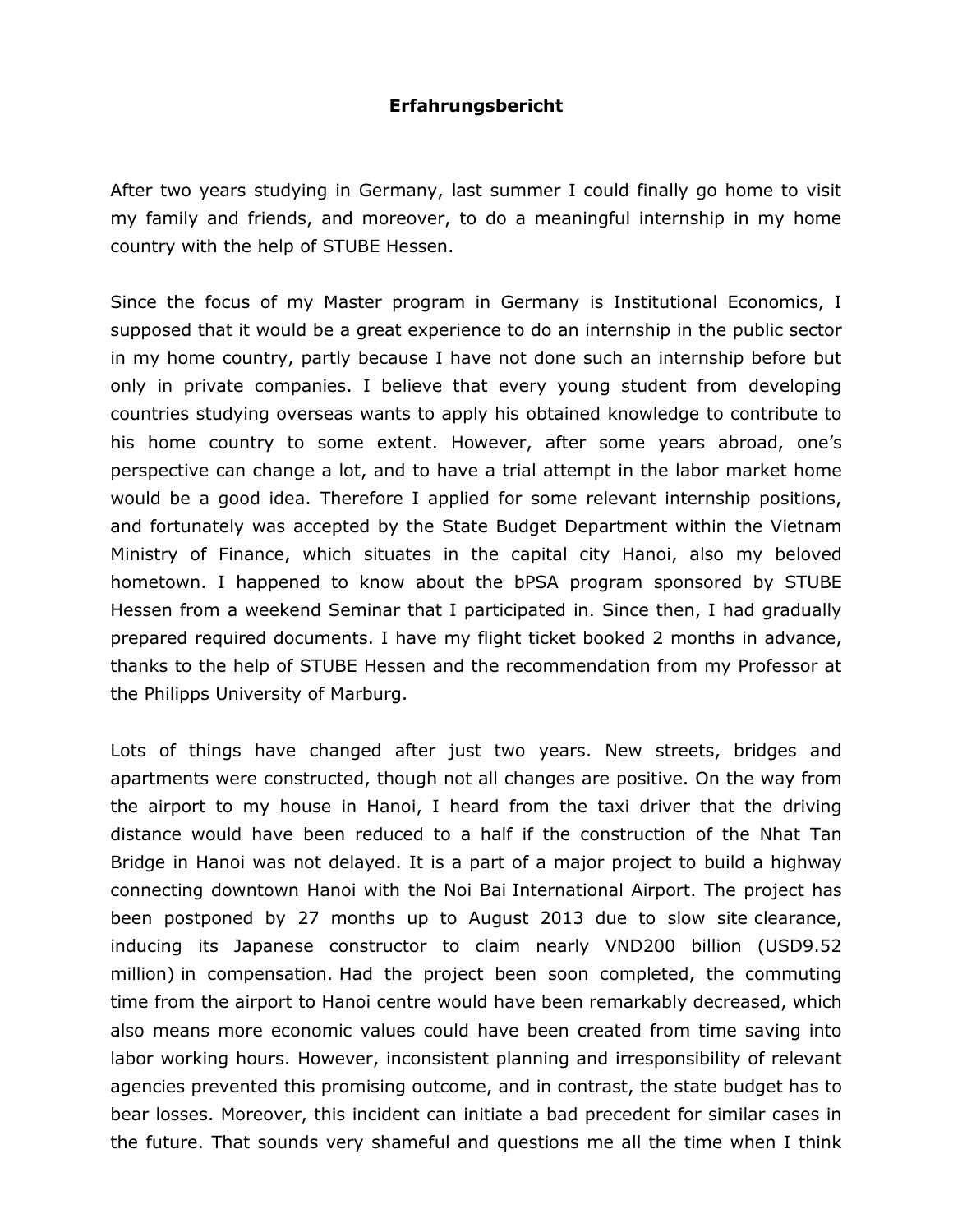about officially working in the public sector if I have a chance, especially in the Ministry of Finance.

The internship experience in the State Budget Department gave me a practical view on how things operate in such a huge organization. I supported the work in the "Provinces and Cities" sub-department, mainly in information requests and data input. This sub-department is always busy because nearly 20 officers here are responsible for consolidating budget information of 63 cities and provinces of Vietnam. The final numbers need to be available before the annual meeting of the National Assembly starting in the middle of October. During the time here, I was exposed to a great deal of relevant regulations to obtain a comprehensive view about the procedure of budgeting. In the end, my internship report on the topic "The process of forecasting state budget and the adjustment methods of state budget forecast in Vietnam" was reviewed by Head of the Department. Regarding the actual progress , as of July 2013, 23 out of 63 provinces already achieved local revenues of budget estimation, however, to ensure 2013 successful implementation of financial - budgetary task, the Ministry of Finance released numerous solutions aiming at mitigating difficulties for businesses, clearing bad debts, enhancing purchasing power, especially during the contemporary economic downturn. However, to what extent can these solutions improve the situation is not yet feasible to assess. Besides, I personally think that at the same time, there are two main issues that are necessary to be adjusted for better state budget management. First is to decrease the size of the organization's huge systems of bureaucracy, or at least, to enhance the co-operation between different sub-departments and departments to maintain good workflows. This concern has long existed, but is highly unlikely to be resolved under current circumstances. Second is to introduce more advanced management tools and software to automate some steps in the whole procedure. For example, I figured out that in the sub-department I assisted, people mainly use Excel to input data and compute, but no standardized financial models was created or applied, merely Excel tables with simple calculations. There is also presently no need for enhanced tools, probably because minor daily changes for improvement are rather resisted in such a large and complexly designed institution. Therefore, unfortunately I could not applied my business modeling skills that I had obtained in my previous internship in a German private company.

During my journey home, I was also lucky to meet my former Professor who taught me a Development course in Hanoi 4 years ago, and received his newly issued book 'It's a Living', an interesting work on the energy and struggle of the labor market in